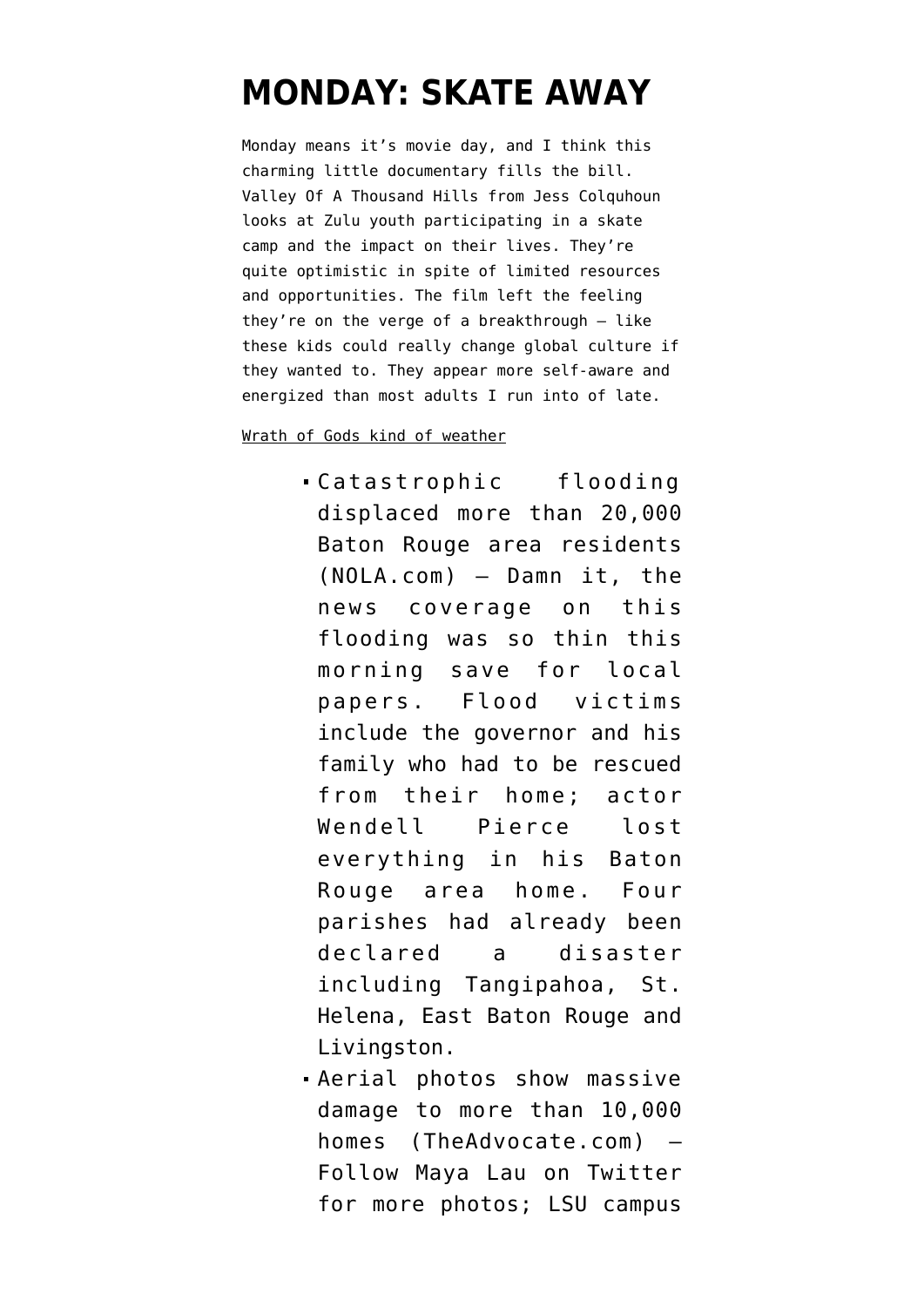is inundated and many homes are beneath water to their rooflines.

- [Severe monsoon flooding](http://floodlist.com/asia/philippines-floods-manila-central-luzon-calabarzon-august-2016) [displaced 50,500 around](http://floodlist.com/asia/philippines-floods-manila-central-luzon-calabarzon-august-2016) [Manila, Philippines](http://floodlist.com/asia/philippines-floods-manila-central-luzon-calabarzon-august-2016) (Floodlist) — There have been a handful of deaths reported with more persons unaccounted for. Worst rainfall amount in 24-hour period 14-15 August was 6 inches over the Dagupan area. More rain is expected.
- [Half a month's rain in short](http://www.euronews.com/2016/08/15/moscow-sees-worst-rains-in-130-years) [time period floods Moscow](http://www.euronews.com/2016/08/15/moscow-sees-worst-rains-in-130-years) (euronews) — Flooding is worst Moscow has seen in 130 years. Reporting is extremely thin about this event which ocurred over the last 24-48 hours.
- [Massive flash flood killed](https://www.youtube.com/watch?v=zb1g7AT1N3k) [20 last weekend in Skojpe,](https://www.youtube.com/watch?v=zb1g7AT1N3k) [Macedonia](https://www.youtube.com/watch?v=zb1g7AT1N3k) (video, France24) — There's quite a bit of video from other outlets in YouTube about the flooding; ironic that Russian aide workers went to help Macedonia just before flooding began in Moscow. [Nearly 3000 homes swamped in](http://www.bangkokpost.com/news/general/1062229/floods-inundate-2-900-houses-in-phayao) [Thailand](http://www.bangkokpost.com/news/general/1062229/floods-inundate-2-900-houses-in-phayao) (Bangkok Post) — Flooding near Phayao was the worst in seven years; at least one person is missing.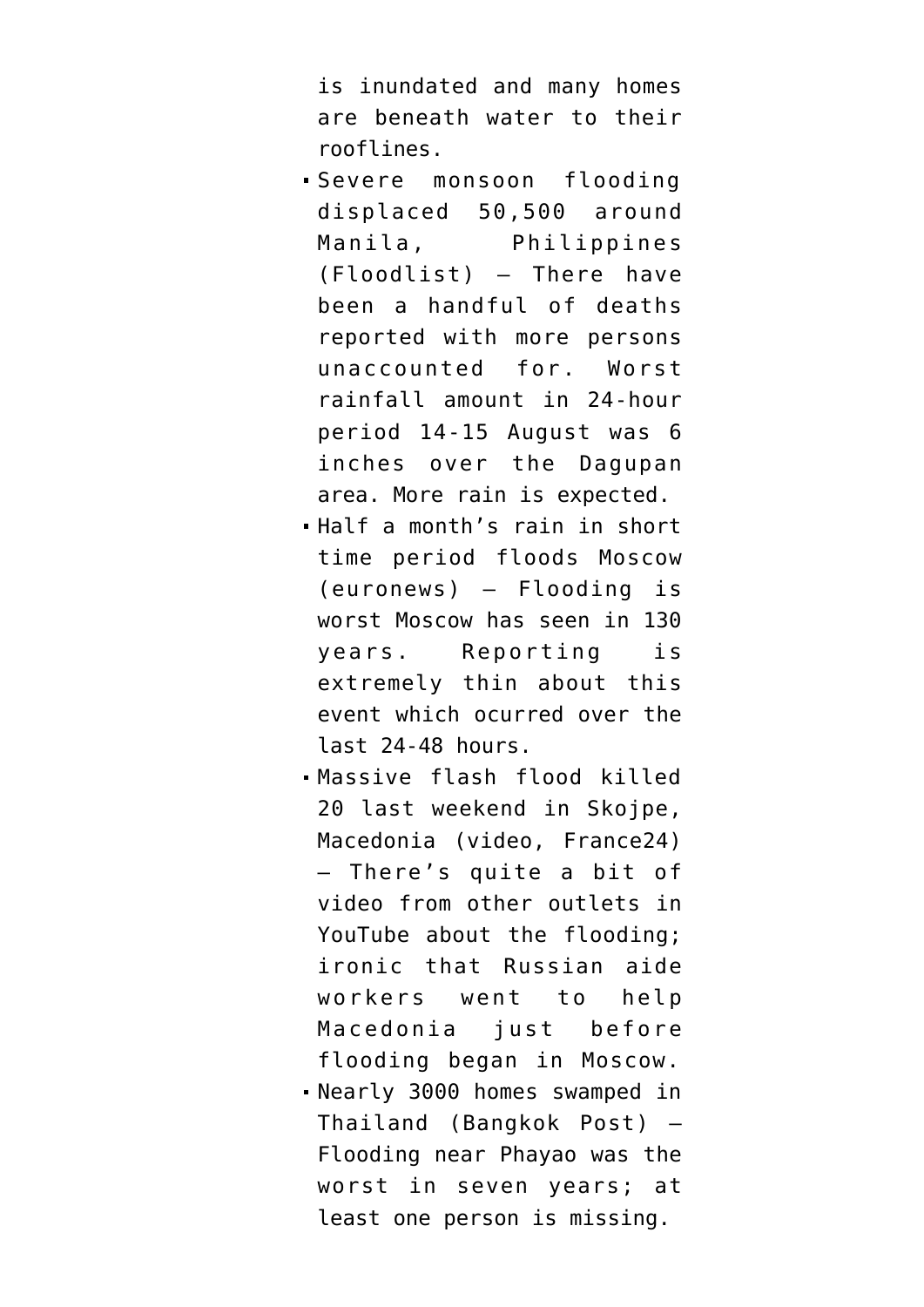[Sudanese states Kassala,](http://www.deccanchronicle.com/world/africa/150816/100-dead-thousands-of-houses-destroyed-in-sudan-floods.html) [Sennar, South Kordofan, West](http://www.deccanchronicle.com/world/africa/150816/100-dead-thousands-of-houses-destroyed-in-sudan-floods.html) [Kordofan and North Darfur](http://www.deccanchronicle.com/world/africa/150816/100-dead-thousands-of-houses-destroyed-in-sudan-floods.html) [flooded, killing 100](http://www.deccanchronicle.com/world/africa/150816/100-dead-thousands-of-houses-destroyed-in-sudan-floods.html) (Deccan Chronicle) — Heavy rains since June worsening two weeks ago led to a late night flash flood that swept away villages. More than 100,000 have been displaced. Clean drinking water is now a serious problem.

Might be time to brush off that copy of J. G. Ballard's [The Drowned World](https://en.wikipedia.org/wiki/The_Drowned_World) and ponder a postapocalyptic future under water. We've likely [passed the 1.5C degree global warming threshold](https://theconversation.com/we-have-almost-certainly-blown-the-1-5-degree-global-warming-target-63720) without any sense of urgency to act on climate change which fuels this wave of flooding.

Sigh-ber

[Hotels across ten states](http://www.reuters.com/article/us-hotels-cyber-idUSKCN10P0ZM) [breached](http://www.reuters.com/article/us-hotels-cyber-idUSKCN10P0ZM) (Reuters) — Hey, now you philanderers have an excuse for that bizarre charge to your room at the Starwood, Marriott, Hyatt, or InterContinental hotel for strawberries, whip cream, and a leather flogger during your last business trip. "It's just a hacker, honey, that's all, really…" HEI Hotels & Resorts, the operator of the affected hotels, found the malware in its systems handling payment card data. The malware had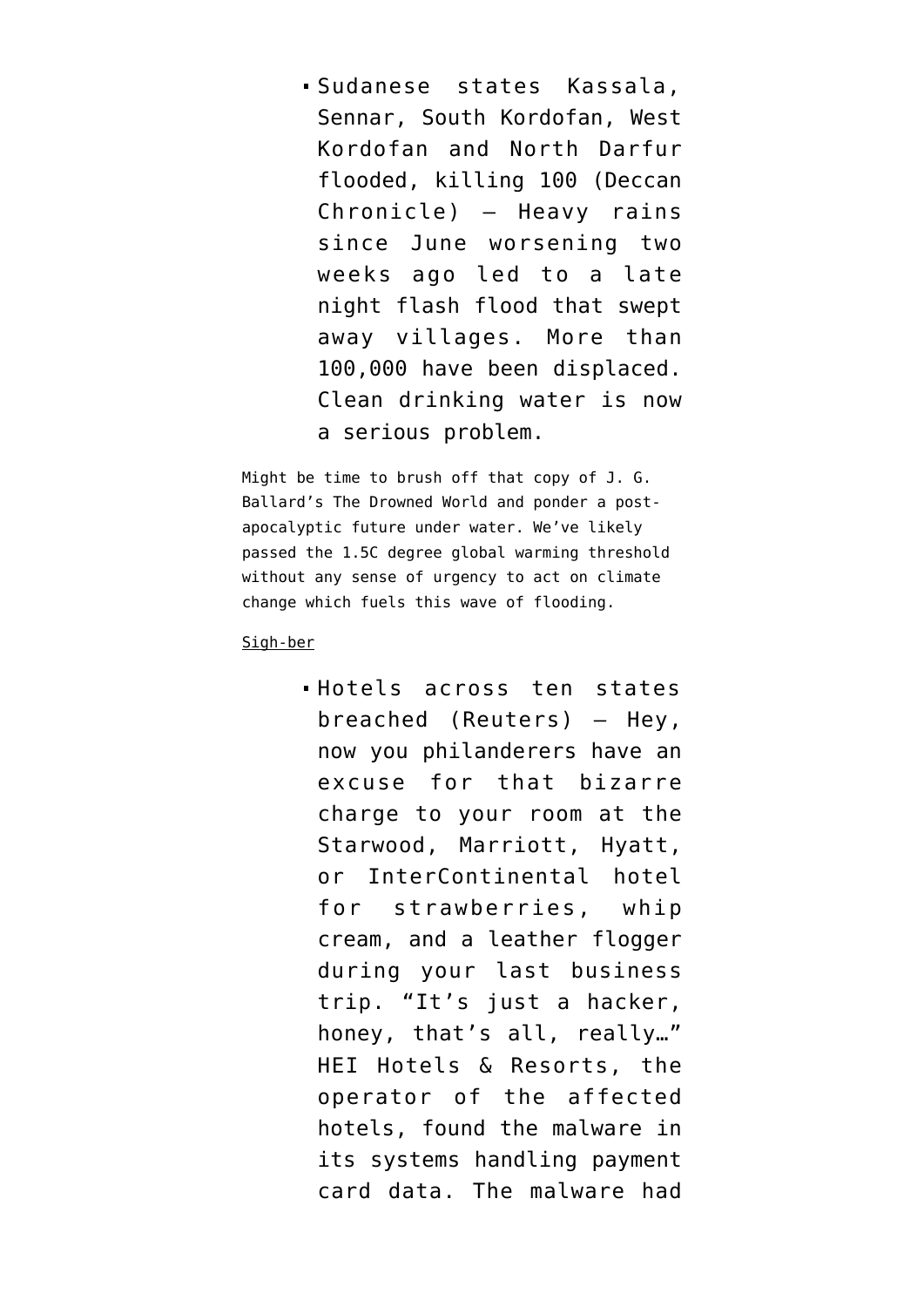been present in the system for roughly 18 months while 20,000 transactions were exposed.

[Google 'secretly' developing](http://www.technobuffalo.com/2016/08/12/google-new-operating-system-fuchsia/) [a new OS](http://www.technobuffalo.com/2016/08/12/google-new-operating-system-fuchsia/) (TechnoBuffalo) — A well-known Linux blogger wrote Google references "Pink + Purple == Fuschia (a new Operating System)" in its Git repository. The two colors are believed to refer to Magenta and LK kernels which Google is using to build a wholly new operating system. Magenta does not have a Wikipedia entry at the time of this post but Googlesource has a [brief](https://fuchsia.googlesource.com/magenta/+/HEAD/docs/mg_and_lk.md) [explainer for Magenta and](https://fuchsia.googlesource.com/magenta/+/HEAD/docs/mg_and_lk.md) [LK.](https://fuchsia.googlesource.com/magenta/+/HEAD/docs/mg_and_lk.md) The two kernels serve different purposes but combined they may be able to operate any device whether small Internet of Things single purpose devices or multi-purpose devices like personal computers. This may be the direction Google has chosen to go rather than fully merge its Chrome OS with Android. The new operating system could also resolve some annoying problems with antitrust regulators if Android is cut loose and managed by an open